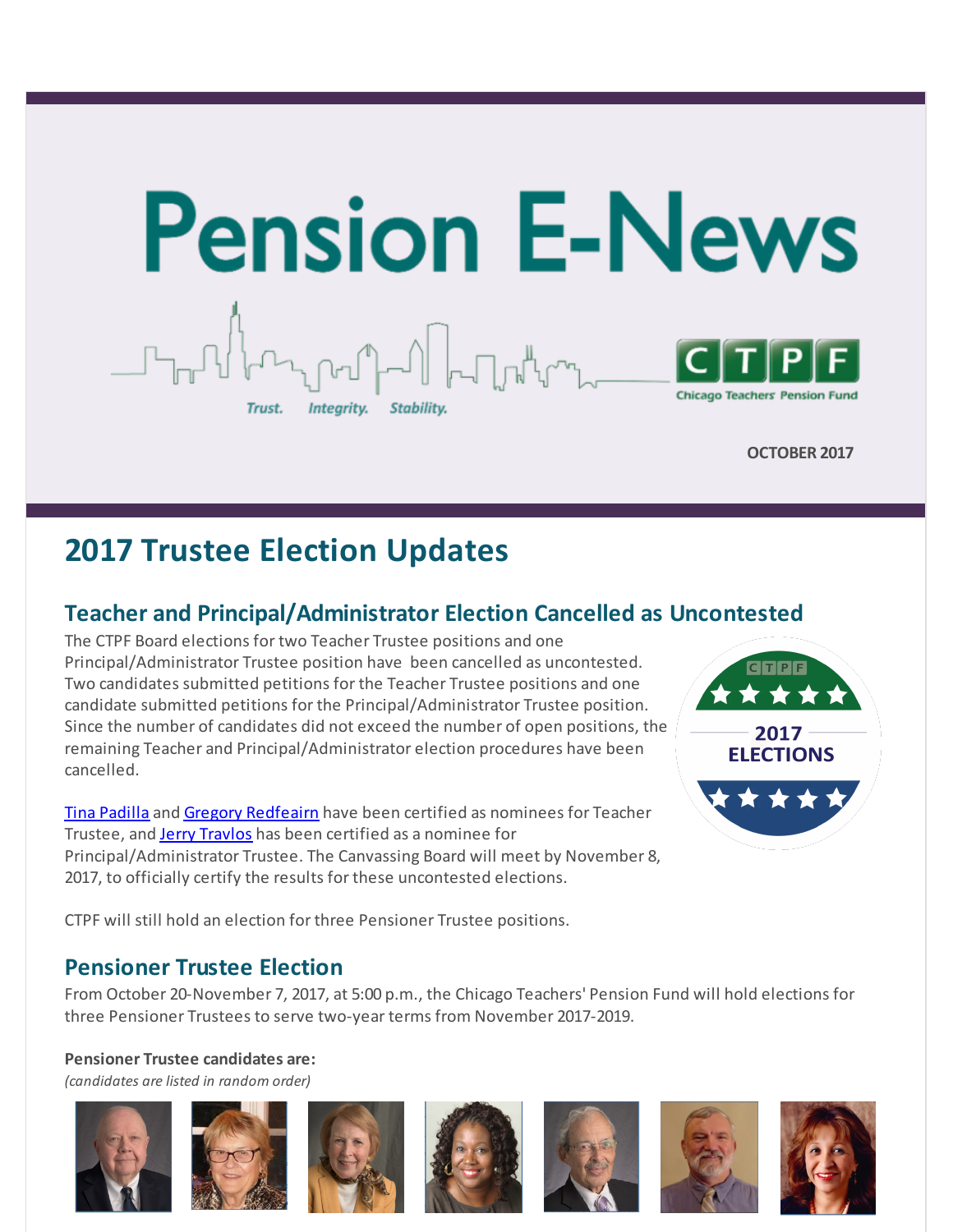| Robert F.   | Virginia M. | Mary Sharon   | Lois.         | Walter E. | George    | <u>Maria J.</u> |
|-------------|-------------|---------------|---------------|-----------|-----------|-----------------|
| "Bob" Bures | Cudecki     | <u>Reilly</u> | <b>Nelson</b> | Pilditch  | Milkowski | Rodriguez       |

Pensioners have the option of voting online or with a paper ballot. Paper ballots must be received (not postmarked) by 5:00 p.m. on November 7, 2017. To vote online, visit the **Election [Services](http://r20.rs6.net/tn.jsp?f=001obXTbCYLdPSf5tmirvZ13831Bt27ilAy1PL5QPf5xmWDEbdx9HAJxp7R6sCp9WAFzJjIeOLwsaA91DdMXvlsDcQQHmOF9FHLAR0G2L7F0URtamDQVrIAJasXKwgyFcZM82evlJcDl1Ms6TaLoi4wCrVqamEEpeRrZAwOSy4px5BcwdIoRgtzeg==&c=&ch=) site** and enter the PIN printed on the ballot you received in the mail.

Please only vote once via either mail-in ballot or online; any duplicate ballots will be discarded.

#### **Election Results**

Final election results will be certified by the Canvassing Board by November 8, 2017, and the new Trustees will be sworn in during the CTPF Board of Trustees Meeting on November 16, 2017.

#### **View more election information on** *[www.ctpf.org](http://r20.rs6.net/tn.jsp?f=001obXTbCYLdPSf5tmirvZ13831Bt27ilAy1PL5QPf5xmWDEbdx9HAJxkIB47yjeBfq4cRb4t_8RRyowiHmNXMDTqzAlQF8m8Rww_R473YfIfE3S49rF_PRnGDiyt89HtBTBkec3jt7KEcedJqLCQq86hPgClc_W7khh7j4NX04GP_14ZoP4QAEch1CVfaNBeDcfmKe36LdxnkoY7x-WSBSfQ==&c=&ch=)*

## **CTPF Presents 2017 Diversity Report**

CTPF's year-end report on diversity delivered to the Governor's office on October 16, 2017, highlighted the Fund's more than \$4 billion in assets invested with Minority, Women, and Disabled Business Enterprise (MWDBE) firms during the 2017 fiscal year.

CTPF has seen dramatic growth in MWDBE investments since its program began more than 20 years ago. The Fund invested 6.1% of assets in MWDBE-owned funds in 1996, growing total investments to 38% at the end of June 2017. The complete 2017 Diversity Report can be found on the CTPF [website](http://r20.rs6.net/tn.jsp?f=001obXTbCYLdPSf5tmirvZ13831Bt27ilAy1PL5QPf5xmWDEbdx9HAJxp7R6sCp9WAF2yMAh2sjgQotIEwJ1YtAcuEjDzo4rnPrHedEtwgklfEPNv_VcrRVL5uEWcFKtXs9Uev23RMQv5BNf-cFEgsrCDbqGlYeV8S7_2T51Q_NZmH2Gp1VPcb1TzsEbC1Gjx7KwvQuZUR0u-IuB9zcnXMBaN7TUHsqhkhd&c=&ch=).



## **CTPF Retirees: Open Enrollment 2018 Reminder**

Today (October 31) is the final day of the 2018 Open Enrollment Period. All enrollment forms must be mailed to CTPF and postmarked by October 31, 2017, in order to be processed.



Additional Open Enrollment information is available on *[www.ctpf.org](http://r20.rs6.net/tn.jsp?f=001obXTbCYLdPSf5tmirvZ13831Bt27ilAy1PL5QPf5xmWDEbdx9HAJxi98AZzuz75_ovFL8CBfmK7LTX4sZ4tzwSj3GyXKDH2I_ZSYsq3N6b6CXFV6dKb2aqjP8ARVahT2lC_97G-FKnfLhUdTyZWb7Vmdlh1YBwMDQpjO6qC4eJW27BWcRBEpSc1Y797kSrX_k6qDueY6r1Qm-9DMWqp6lg==&c=&ch=)* under"Health Insurance Open Enrollment Central."

# **Cavallaro Offers Keynote Speech at RTAC's Fall Luncheon**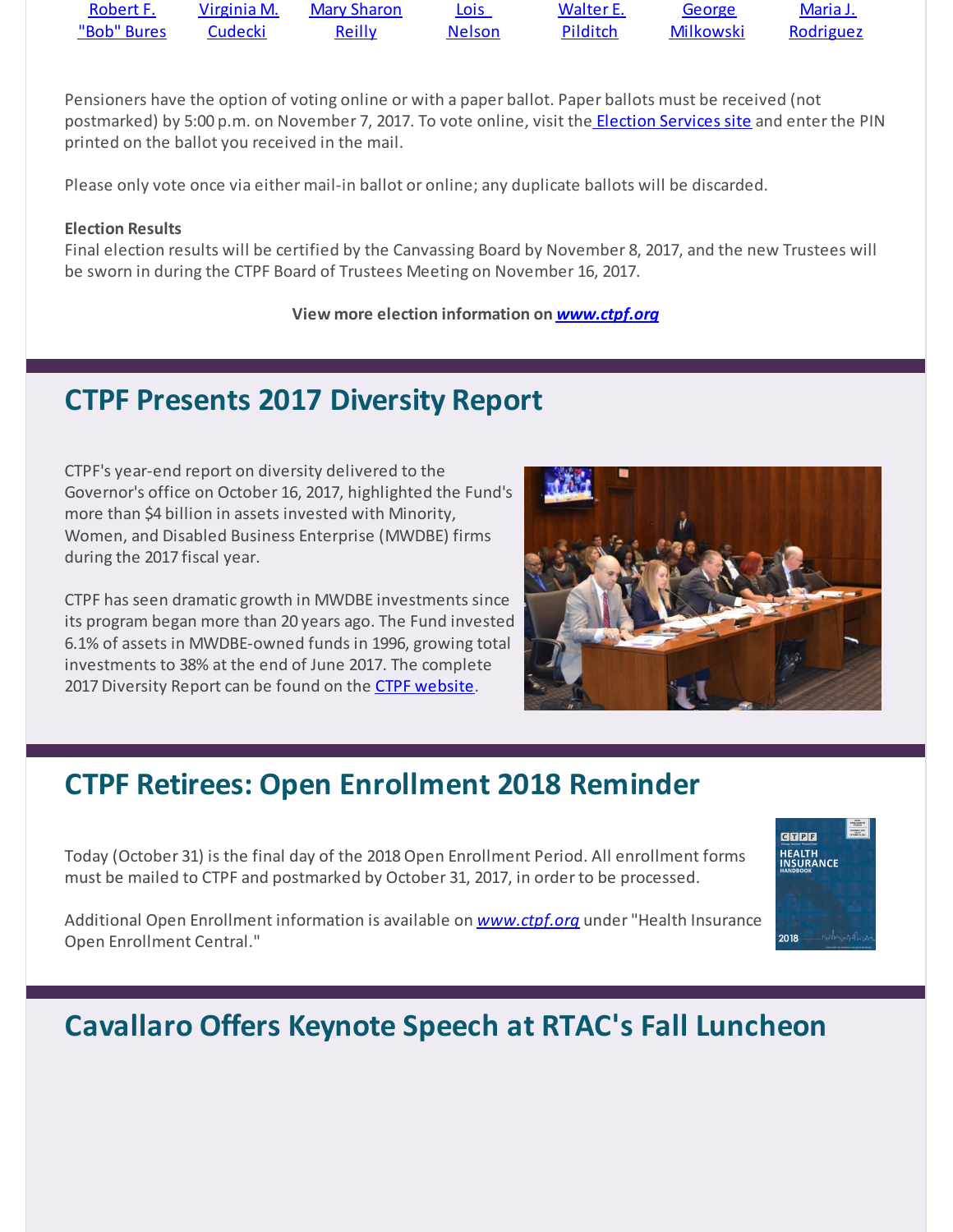

Friday, October 20, 2017, CTPF's Deputy Executive Director Mary Cavallaro, offered the keynote speech at the Retired Teachers Association of Chicago (RTAC) 91st Annual Fall luncheon, held at the Chicago Hilton and Towers. The bi-annual event, attended by more than 500 CTPF retirees, offers an opportunity for fellowship and education.

"This was great timing as fall is a busy period for our members with CTPF Trustee elections and Open Enrollment in full swing," remarked Cavallaro. "We always appreciate the opportunity to connect with RTAC members so that we can share important Fund information and updates." CTPF Pensioner Trustees Robert F. "Bob" Bures, Walter E. Pilditch, and Mary Sharon Reilly attended the event along with

CTPF's Executive Director Chuck Burbridge. Several members of CTPF staff were also on hand to answer questions related to health insurance and open enrollment.

RTAC represents nearly 10,000 Chicago Public School retirees, with a mission of preserving and protecting pension and health benefits for its members. Find additional information at *[www.rtac.org](http://r20.rs6.net/tn.jsp?f=001obXTbCYLdPSf5tmirvZ13831Bt27ilAy1PL5QPf5xmWDEbdx9HAJxkGRByJuXO9h06hV1a6l0oXbhXM567i6VFejX6I3tXfMebxOMQH0UWac-vuAGshC70V51aT5rE3Kcb2KshGYlB0t37VnmaIiypHxkFRTj6XS&c=&ch=)*.

## **Member ID Initiative**



CTPF is committed to protecting our members' data, and in an effort to improve the security of your personal information, the Fund has eliminated the use of social security numbers throughout most outbound correspondence.

Instead, you will soon begin seeing your new Member ID number on all CTPF

correspondence and documents. Active members will see Member IDs on their

Statement of Estimated Contribution and Benefits sent in November, and retirees will

see Member IDs starting with their December pay advices. You will still have the option of using the last four

digits of your social security number when communicating with CTPF in writing, or your full social security

number when contacting our office via phone *(when calling Member Services)*, but we will eliminate it from all

outbound documents and correspondence.

This improvement adds an additional layer of security and helps eliminate any threat of identity theft, fraud, or unintentional transfer of personal information. Between now and December, you will receive additional communications regarding the new Member ID initiative.

## **Are You Redefining Retirement?**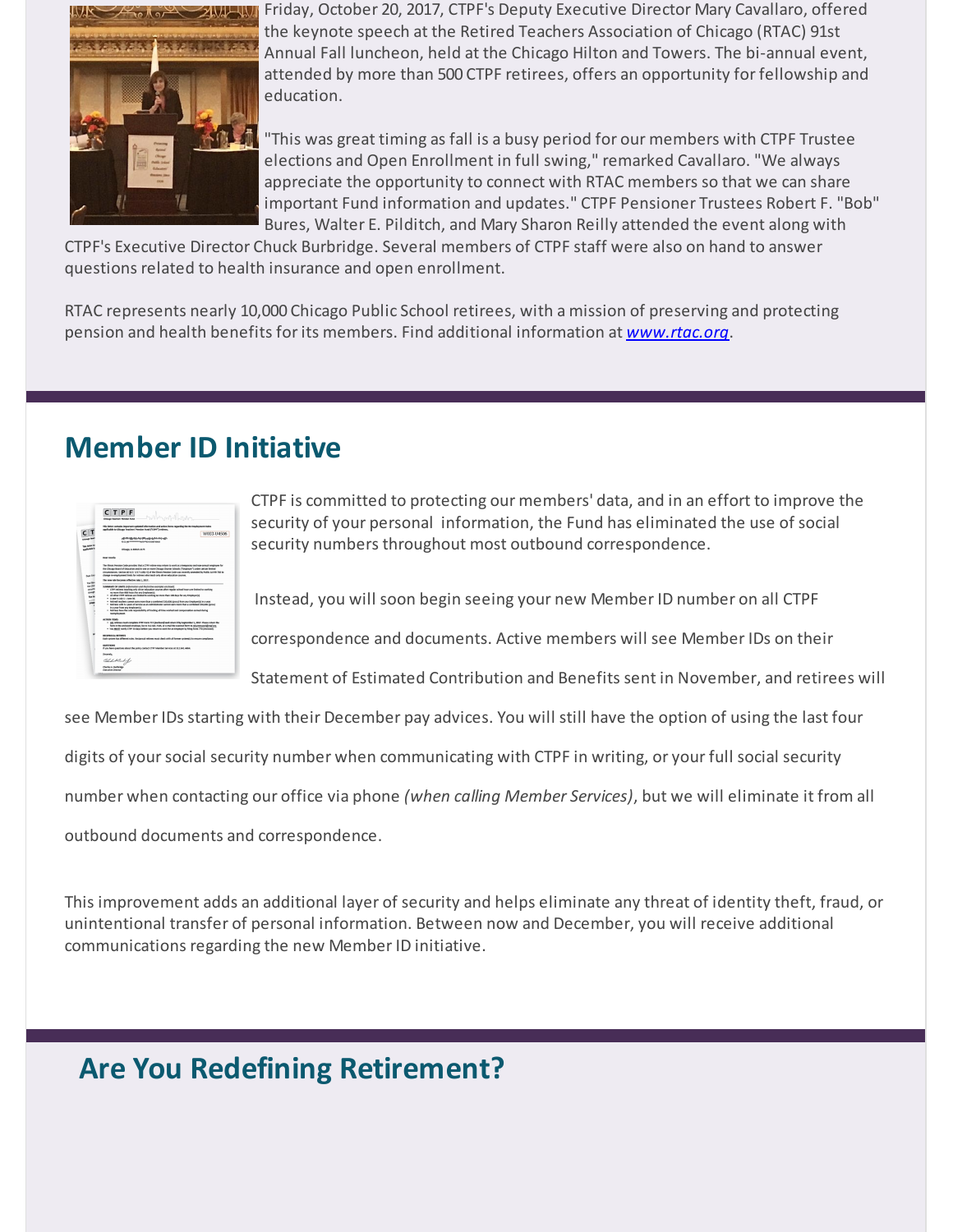

We know that retirement represents a new beginning for many of our members.

### **What are you doing to stay active, creative, engaged, and involved?**

Email your story to **[socialmedia@ctpf.org](mailto:socialmedia@ctpf.org)** and we may contact you for a feature.

## **Pension Payment Schedule**

The schedule for mailing checks and direct deposit dates through January is listed below. [Click](http://r20.rs6.net/tn.jsp?f=001obXTbCYLdPSf5tmirvZ13831Bt27ilAy1PL5QPf5xmWDEbdx9HAJxkIB47yjeBfqolxL_c8BIE7CatR9KFOXTrTyc1OH_-1t7IlnwCFNHqK2DYxjki-kesAsOfeidB-SVuMKVOktHkJMVKo2lZNcxfxqb3NlILCtJmC6eG7WifInVZK4Rplh8HkHXM0Nq1W2zQnwzhheBguqlYi59PxuaQ==&c=&ch=) here for a printable PDF of the full schedule.

| <b>Month</b>  | <b>Check Mailing Date</b> | <b>Direct Deposit Date</b> |  |
|---------------|---------------------------|----------------------------|--|
| November 2017 | October 30, 2017          | November 1, 2017           |  |
| December 2017 | November 29, 2017         | December 1, 2017           |  |
| January 2018  | December 28, 2017         | January 2, 2018            |  |
| February 2018 | January 30, 2018          | February 1, 2018           |  |



Board of Trustees and Investment Committee meetings are held in the CTPF office at 9:30 a.m. and are open to the public. Confirm meeting times/dates at *[www.ctpf.org.](http://r20.rs6.net/tn.jsp?f=001obXTbCYLdPSf5tmirvZ13831Bt27ilAy1PL5QPf5xmWDEbdx9HAJxkd4924Vg1qf3VE9Kx_xvopG9eV8gXQho0yO_EmnIqsEkpPaOcD_4kB_RkMLm00cQ0nShdY-3bdySTw9X89oPlq6_Pky7we5oQegV8lfFsqDLzuWHUyG9UGOajrtCSClsvH1WjRI0pqJMb8_oeHPels=&c=&ch=)*

| <b>NOVEMBER</b> | 7 - CTPF Board of Trustees Election ends at 5:00 p.m.<br>10 - Veteran's Day   Office closed<br>16 - Board of Trustees meeting   9:30 a.m.<br>23 - Thanksgiving Holiday   Office closed<br>24 - Thanksgiving Holiday   Office closed |
|-----------------|-------------------------------------------------------------------------------------------------------------------------------------------------------------------------------------------------------------------------------------|
| <b>DECEMBER</b> | 14 - Board of Trustees meeting   9:30 a.m.<br>25 - Christmas   Office closed                                                                                                                                                        |
| <b>JANUARY</b>  | 1 - New Year's Day   Office closed<br>15 - Martin Luther King, Jr. Day   Office closed                                                                                                                                              |

### **CHICAGO TEACHERS' PENSION FUND BOARD OF TRUSTEES**

Jay C. Rehak, *President* Lois W. Ashford, *Vice President*

Tina Padilla, *Financial Secretary* Bernice Eshoo, *Recording Secretary*